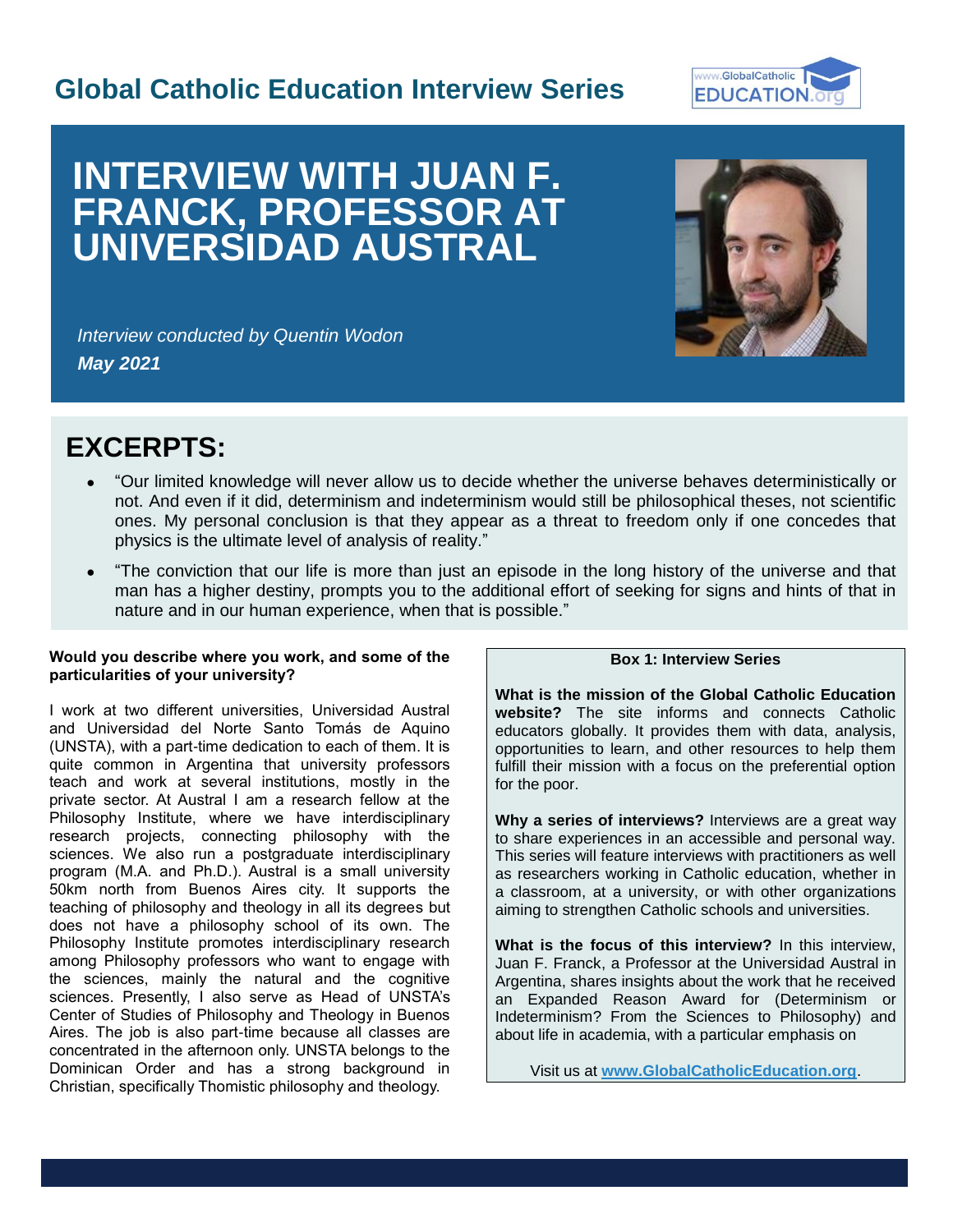ė

It pays however great attention to modern and contemporary philosophy, offering a very interesting balance between traditional and modern insights. Most professors of philosophy at Austral come from either UNSTA or Catholic University of Argentina. The two positions I now hold are complementary in many senses, and what I do in each of them benefits in different ways from my work in the other.

#### **What is your main field of research, and why did you choose that field?**

I don't really have an exclusive focus on a particular field. However, I have always been concerned with an inaccurate reading of modern philosophy –from the  $16<sup>th</sup>$ century on– among many Christian philosophers, who sometimes see modern thinking as an inevitable progress towards the denial of transcendence. They thus fail to recognize important seeds of truth which are sometimes also fruits of the encounter between faith and reason present in modernity. This reactionary attitude is now receding, but it has prevented a constructive engagement with modern culture for more than a century. I have therefore dedicated some attention to philosophers such as Vico and Rosmini, who are essentially modern and have renovated Christian philosophy without renouncing neither metaphysics nor the openness to the supernatural. With some nuances, even Descartes can be read that way. But lately I have been focusing on what one may call the intersection between the philosophy of the human person and the cognitive sciences. I find phenomenological thinking most appropriate as a methodological and conceptual framework in that dialogue, because its concentration on consciousness and its universal openness to experience provide a firm ground towards understanding the structure of human subjectivity. Far from opposing a more traditional approach, phenomenology strengthens and enlarges its reach, and probably also corrects it in some respects.

#### **You are a recipient of the Expanded Reason Awards. What was your contribution for receiving the Award?**

I was one of the two main responsible persons for a research project called "Determinism or Indeterminism? From the Sciences to Philosophy", co-funded by Austral and the John Templeton Foundation. The project consisted in a broad discussion of how to understand the question of determinism in nature from a scientific, a philosophical and a theological perspective. We focused on physics, biology and the neurosciences, and assigned specific questions to pairs of scholars, one from the sciences and one from philosophy or theology. They had to engage with each other over a period of several months in order to prepare a joint presentation about that question at a workshop, and then co-author a chapter for a collective book. Apart from coordinating the pairs of scholars and working on one of those questions, we

sought that the book would reflect a unity of intent, even if the conclusions arrived at differed in some respects. The challenge was double. First, to bring scholars with a very different academic training to understand and value each other's contribution to the question; and second, to ensure that the co-authored piece reflected that interdisciplinary approach in a coherent way. It was in fact a permanent exercise of expanding our own reason and of aiding others to do so.

The main worry with determinism is that it makes freedom impossible or unthinkable. A totally deterministic universe would be one where every event, everything that happens in it, is already fixed. So, if we knew the state of the universe at one point in all its details and all the laws that govern it, we would be able to know every event in the future, and also in the past. If the opposite, namely indeterminism, were true, then there would be no way to predict certain events and they would just happen randomly, and probably also arbitrarily. Since we are part of that universe, the most logical reaction would be to think that in neither scenario there would be room for freedom. Whether our actions are determined by fixed laws or are the result of random events in nature, our actions would not be in our power.

Perhaps one of the main general conclusions from the project as a whole is that our limited knowledge will never allow us to decide whether the universe behaves deterministically or not. And even if it did, determinism and indeterminism would still be philosophical theses, not scientific ones, assuming that everything that exists must obey physical laws. My personal conclusion is that they appear as a threat to freedom only if one concedes that physics is the ultimate level of analysis of reality. In other words, if one takes the physical level, which is an abstraction among other possible ones, to define the whole of reality. It is one thing to say that physical laws cannot be broken –presumably like any other laws– and a different one to say that they dictate everything that takes place in the universe. The rules of chess tell you how to move the figures but cannot predict the game. It is neither science nor epistemology which are defining, but ontology.

#### **How easy or difficult is it for you to share your values with students when teaching?**

I teach at two different levels and in two very different contexts. My undergraduate students pursue mostly a philosophy degree and come from a Catholic background. Many of them have a religious call too. It is inspiring to see how passionate they are about learning and studying. They make you see and touch your responsibility in their education. I therefore don't have any difficulty to share or discuss openly my values with them, but since I teach philosophy, which tries to reach the bottom of things and achieve the greatest clarity possible, part of my challenge